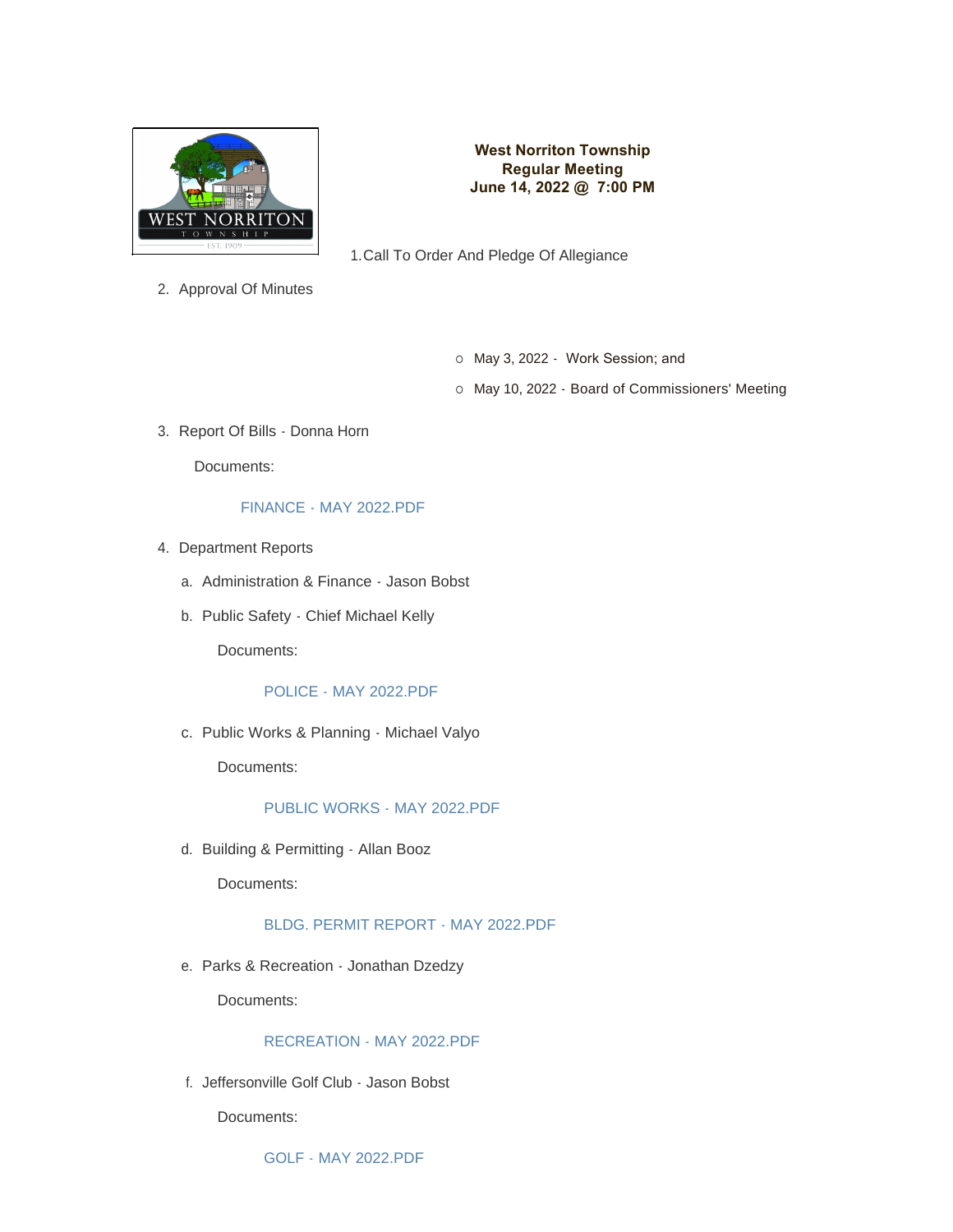- g. Engineering
	- 1. Sewer Engineer T.J. Figaniak; and
	- 2. Township Engineer Erik Garton

Documents:

[ENGINEER - MAY 2022.PDF](https://www.westnorritontwp.org/AgendaCenter/ViewFile/Item/2380?fileID=1385) [TOWERCO - PHOTO SIMULATIONS PROPOSED ANTENNA.PDF](https://www.westnorritontwp.org/AgendaCenter/ViewFile/Item/2380?fileID=1393) [SEWER - MAY 2022.PDF](https://www.westnorritontwp.org/AgendaCenter/ViewFile/Item/2380?fileID=1394)

- 5. Commissioners Comments
- 6. Public Comment
	- a. Recognize individuals that are taxpayers or residents of West Norriton Township wishing to offer comment.
	- b. Require the name and address of such persons wishing to comment.
	- c. Permit each individual at minimum one (1) opportunity to speak. The President may require an individual who has already spoken to wait until all others wishing to speak have had the opportunity before permitting an additional opportunity to speak. Once all others have had the opportunity to speak, the President shall determine whether time would allow for additional comment from the individual wishing to speak. Such a determination shall be based solely on the factor of time and shall not be based on the content or viewpoint of the particular individual (s) seeking additional opportunity to speak.
	- d. Provide for a three (3) minute maximum for each individual to offer public comment **specifically related to agenda items only**. There shall be no ceding or assigning of time. In no case shall a time limit of fewer than two (2) minutes be designated. It may be requested that a spokesperson from a group address the Board of Commissioners.
	- e. Preserve order by prohibiting disruptive conduct including, but not limited to, speaking by any person who is not, at that time, taking part in public comment.

To submit written Public Comment to the Board, please [CLICK HERE](https://www.westnorritontwp.org/FormCenter/Township-Community-Forms-9/Public-Comment-Submission-58)

- 7. Discussion Items
- 8. New Business
	- a. Motion To Award Bid For 2022 Road Paving Project Budget With Alternatives

Documents:

[2022 ROAD PAVING - BUDGET.PDF](https://www.westnorritontwp.org/AgendaCenter/ViewFile/Item/2384?fileID=1389) [2022 ROAD PAVING BUDGET - RCO DETERMINATION.PDF](https://www.westnorritontwp.org/AgendaCenter/ViewFile/Item/2384?fileID=1395)

b. Motion To Award Bid For 2022 Road Paving Project - Sewer

Documents:

[2022 ROAD PAVING - SEWER.PDF](https://www.westnorritontwp.org/AgendaCenter/ViewFile/Item/2385?fileID=1390) [2022 ROAD PROGRAM SEWER - RCO DETERMINATION.PDF](https://www.westnorritontwp.org/AgendaCenter/ViewFile/Item/2385?fileID=1396)

c. Motion To Approve Norristown Municipal Waste Authority's Resolution 2022-05 Amending Local Limits Set Forth In Its Rates, Rules And Regulations

Documents: